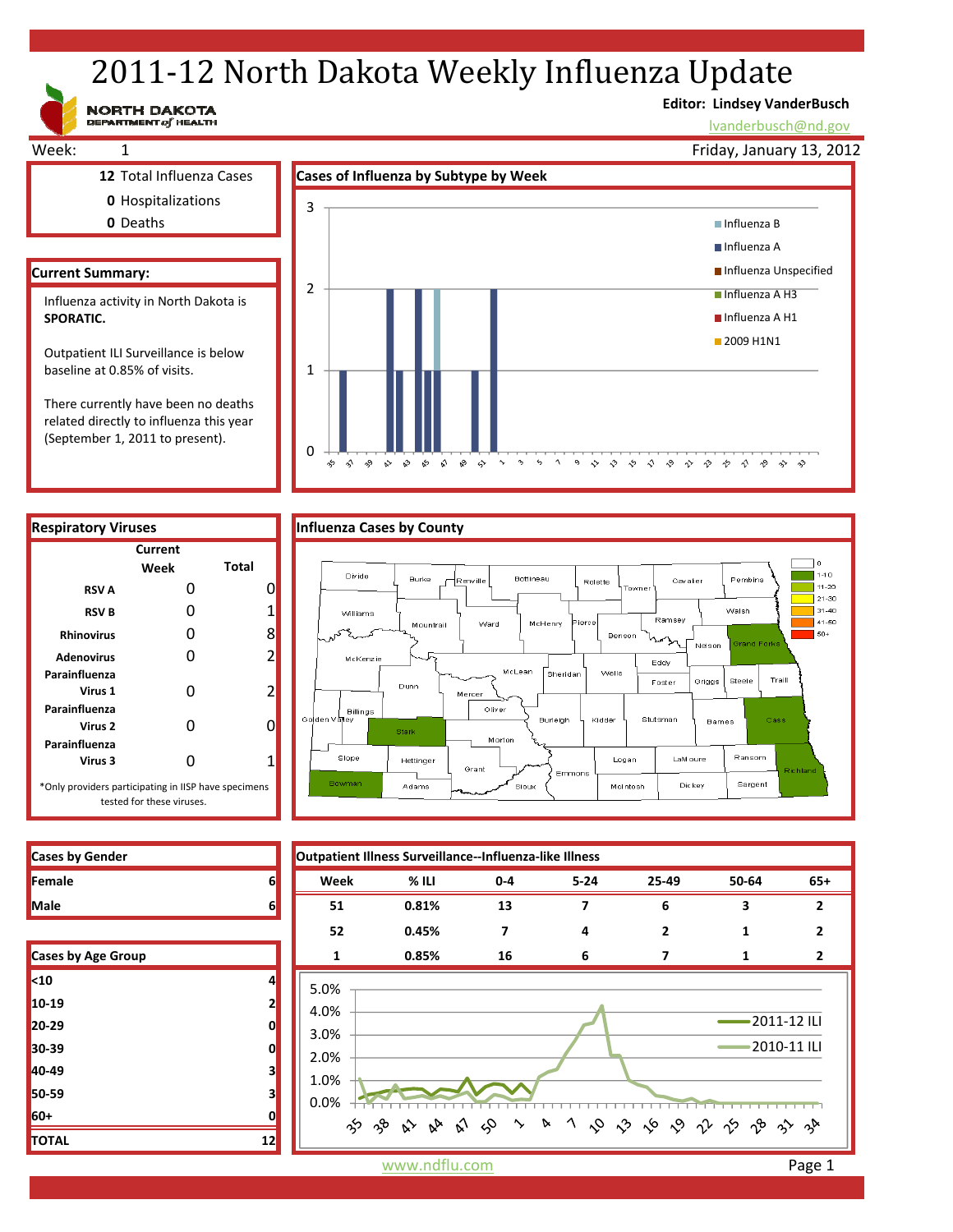# 2011-12 North Dakota Weekly Influenza Update

NORTH DAKOTA<br>DEPARTMENT of HEALTH





\*These data do not represent all laboratory results for influenza.



Friday, January 13, 2012

## **North Dakota School Surveillance:**

**‐‐ 4 Schools Reporting**

**‐‐ Percent Absent due to illness for this week is well below what would be considered significant absenteeism.**

**‐‐ If your school would be willing to particiapte in our surveillance, please contact Lindsey VanderBusch, lvanderbusch@nd.gov.**

# **Sentinel Laboratory Surveillance**

**‐‐ 14 North Dakota Laboratories Reporting**

**‐‐ The number of percent positive on influenza tests remains low.**

**‐‐ Reminder, when influenza activity is low, the positive predictive value of the tests are low. This means that the possiblity of false positives are high.**